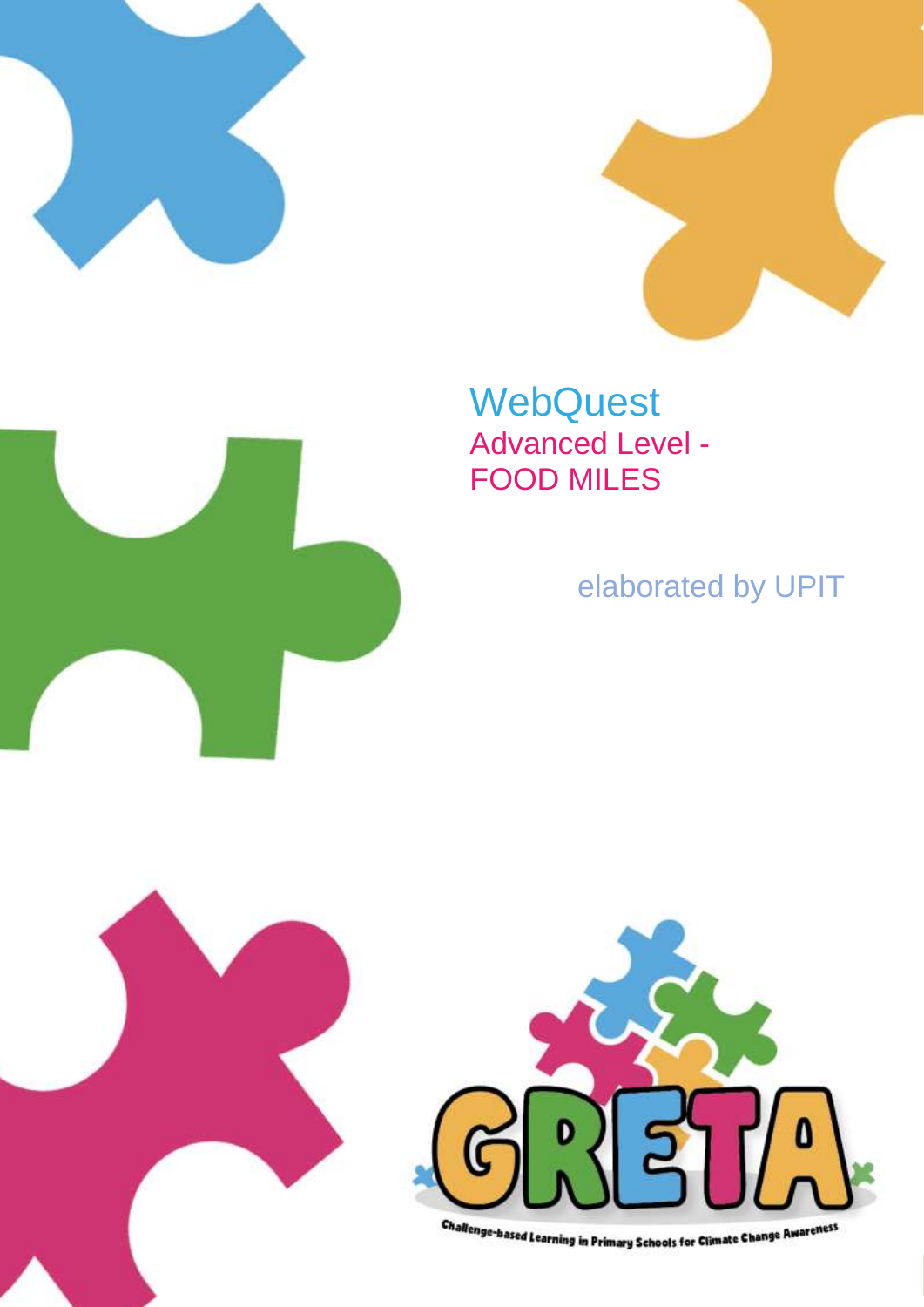



| WEBQUEST TITLE: | Food Miles            |
|-----------------|-----------------------|
| WEBQUEST LEVEL  | <b>Advanced level</b> |

#### **INTRODUCTION**

The food we eat has many effects on the environment. Producing and consuming food in a sustainable way is vital to feeding a world with a growing population, while protecting our environment.

This resource group covers the following important topics on food sustainability:

- 1. Agriculture and the environment
- 2. Food miles
- 3. Food packaging and recycling
- 4. Food waste
- 5. Fair trade

Today we will look at "Food Miles" and their influence on the environment.

# **TASKS**

Have you ever wondered where the food you eat comes from? You probably haven't even thought about bringing these foods to your table. Today you will learn all these things and more, how you can help reduce the negative impact of food transport.

Let's find out the answers to the following questions:

- Where does our food come from?
- What is the impact of food transport on the environment?
- What can we do to reduce this impact?

You will choose 5 foods from the ones you prefer, you will identify their origin and you will calculate the carbon footprint that they leave by covering the distance to you.

You will propose at least 2 ways to reduce the impact on the environment by changing your behaviour in relation to food consumption.

## **PROCESS**

### Step 1: Where does the food come from?

Watch the movies to get an idea of the origins of different foods: <https://www.youtube.com/watch?v=lEeBWhfmy5c> [https://www.youtube.com/watch?v=PnSCciL\\_K3g](https://www.youtube.com/watch?v=PnSCciL_K3g) <https://www.youtube.com/watch?v=CdPRZ3wjCxA>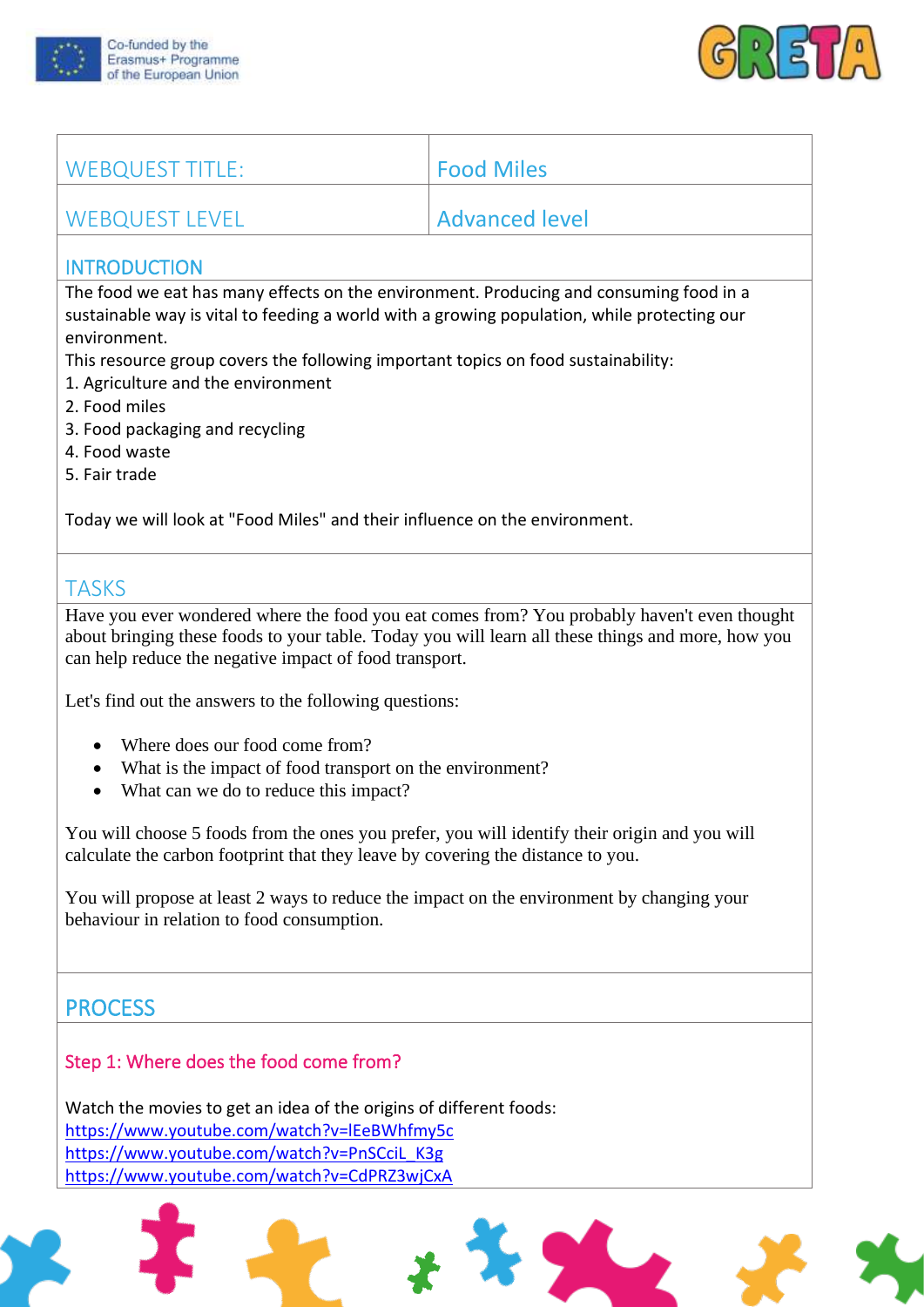



Now that you know the source of the various foods, move on to the next step!

#### Step 2: What are "Food Miles"?

Food production has now become globalized, which means we can buy out-of-season food from all over the world.

The food in our homes probably came from many different countries.

This may be since the climate is different in these countries, allowing for certain foods to be cultivated in abundance. Or it could be because workers are paid less, so the food is cheaper to produce. Transporting food from abroad allows supermarkets to provide cheap products all year round. Some foods that are harvested in Romania are sent abroad to be processed; that adds "miles" to the food journey.

Watch the following movies carefully:

What are Food Miles <https://www.youtube.com/watch?v=b7rn5hH5XN8>

Food Miles and the ecosystem <https://www.youtube.com/watch?v=hB1XEKjNJ8Y>

*Define the following terms: food miles, sustainable, globalization, fossil fuels, carbon emissions, carbon footprint, global warming, greenhouse effect*

#### Step 3: Make a food map!

Identify the country of origin of the five products you are consuming, using the label on their packaging or the information on the internet.

Locate these countries on the map (Google Maps) and calculate the distance travelled by food to your city. Identify the means of transport involved in the journey of the chosen food!

#### Step 4: The impact of food "miles" on the environment

Watch the movies from the links below:

Climate change due to Food Miles <https://www.youtube.com/watch?v=zoBhghBVGhA>

Food imprint <https://www.youtube.com/watch?v=zoBhghBVGhA>

*Write down at least 3 factors involved in the food imprint! Find out what percentage of the pollution is due to food miles!*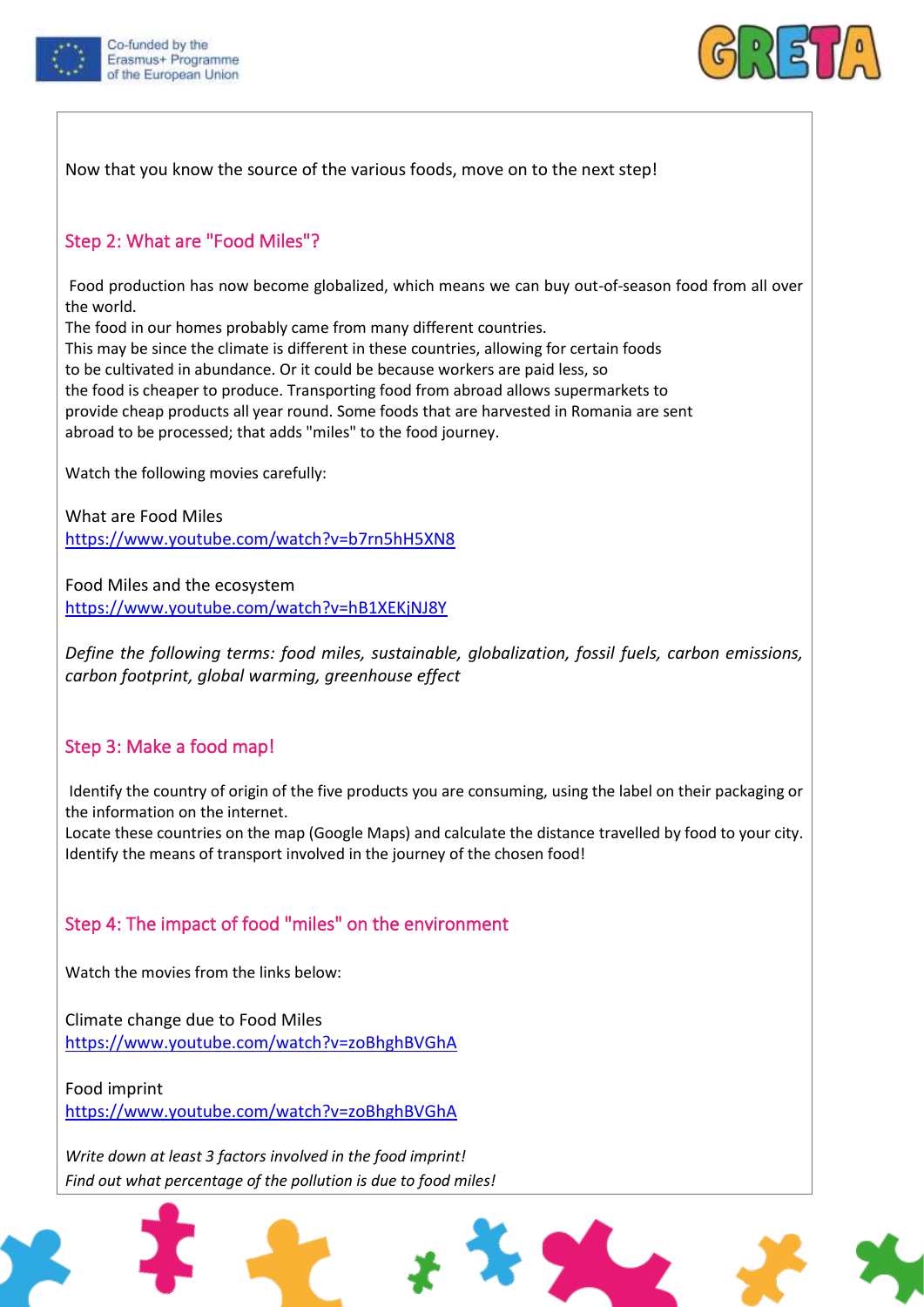





## Step 5: How can we reduce the impact of food miles on pollution?

To reduce food miles, try to buy local food. Now, few products contain information about their carbon footprint, but most foods in supermarkets are labelled with the country of origin or production.

There are many farmers' markets in Romania. They sell directly to you, encouraging you to buy fresh local food that hasn`t travelled far to be put on the table.

It's not always easy, though - locally produced food is not always better for the environment. Some foods grow in Romania only at certain times of the year. To keep them longer during their baking period, they should be stored in refrigerators to prevent them from spoiling. This uses so much electricity that bringing them from abroad can actually cause less pollution!

Some foods do not grow easily in Romania and need heated greenhouses. The fuel needed to heat and light these greenhouses releases huge amounts of carbon dioxide. So, growing vegetables and fruits locally out of season can produce a higher carbon footprint than growing them in a warmer climate and transporting them to Romania.

## EVALUATION

Watch the following movie:

The carbon footprint of the sandwich <https://www.youtube.com/watch?v=zoBhghBVGhA>

*Make a similar calculation for the snack in your package!*

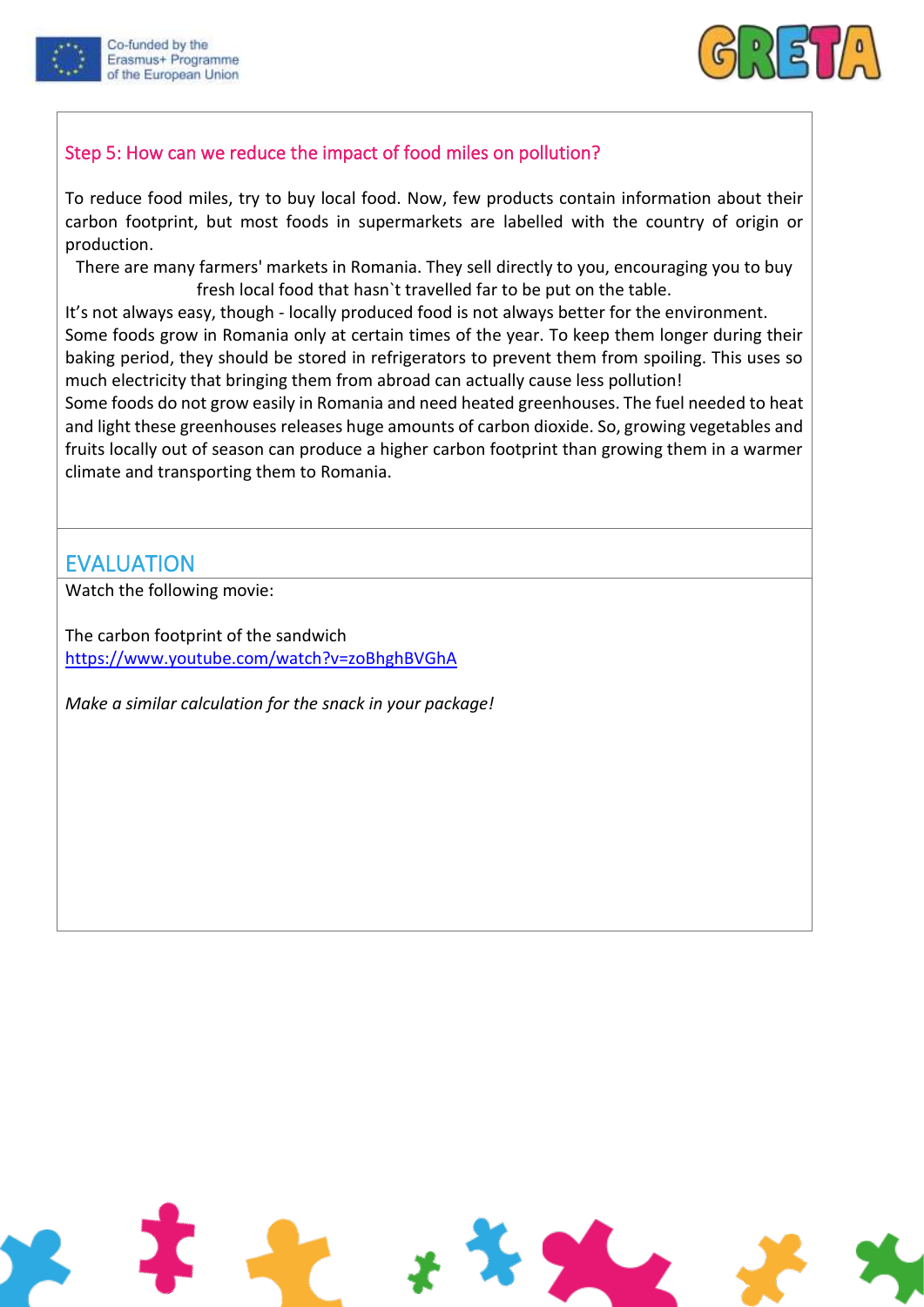



# **CONCLUSION**

#### Congratulations!

Learn how food miles affect the environment and how you can reduce their impact on the environment.

*Share your knowledge with your friends and family!*